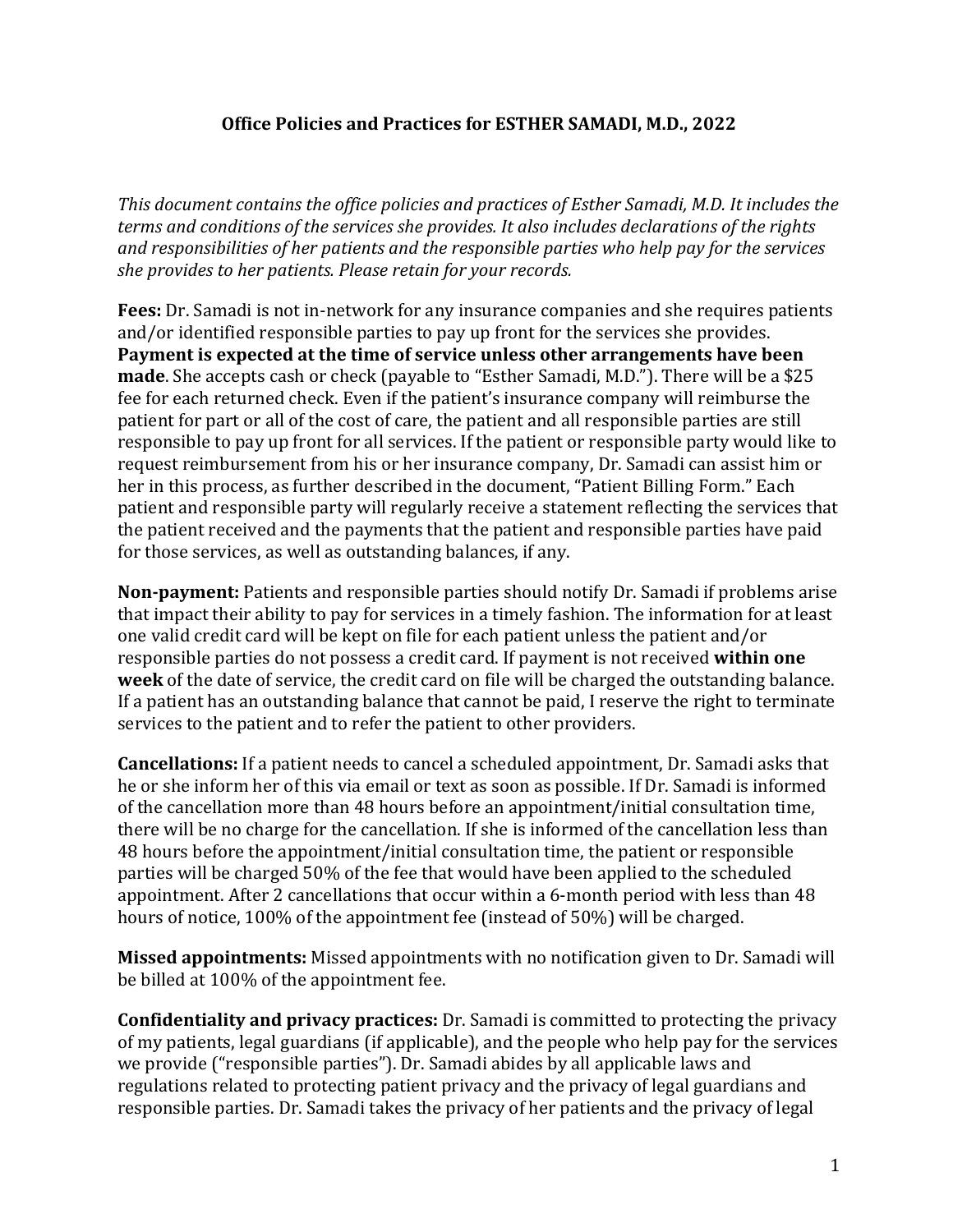guardians and responsible parties seriously. Information provided as part her services to a patient is confidential except in the following circumstances:

1) **For treatment**: In order to provide and help coordinate care that meets current standards of acceptable medical practice, Dr. Samadi will, at times, need to communicate and share information, including a patient's mental health information or information about responsible parties, with the patient's other health care providers. These providers include, but are not limited to, the following:

- a. the patient's psychotherapist(s) and/or counselor(s)
- b. the patient's primary care provider(s)
- c. other physicians, nurses, physician's assistants, nurse practitioners, and other health care providers who care for the patient
- d. the patient's pharmacy/pharmacies
- e. the patient's medical and/or hospital laboratory/laboratories
- f. the patient's social worker(s) and/or community care agencies
- g. hospital staff, if the patient becomes hospitalized.

2) **For payment**: Because Dr. Samadi does not accept payments from insurance companies, she generally does not communicate with them directly. In some circumstances and at a patient's or legal guardian's request, she may communicate with his or her insurance company to support his or her efforts to obtain reimbursement from them for services Dr. Samadi provides and for medications prescribed. For example, many insurance companies will not pay for certain mental health services without authorizing the services ahead of time. In order to acquire prior authorization, Dr. Samadi would typically have to submit information about the patient's care needs and prior treatments to his or her insurance company. Communications of this nature lasting more than 10 minutes per instance will be charged to the patient at the standard hourly rate.

3) For friends, family members, and other social contacts who support a **patient's health**: It may be important for a patient's friends, family members, or other social contacts to be informed about his or her health problems, health care providers, and current treatment(s), treatment plan options, treatment plan risks, and treatment plan benefits. At a patient's request and with the patient's or legal guardian's permission, Dr. Samadi will provide information about the patient's mental health and mental health care to these persons. Although responsible parties help pay for a patient's care, she cannot release information about the patient's mental health and mental health care to a responsible party without the patient's permission. At a minimum, however, she will ask the patient to allow me to communicate to the responsible party the following information about each service we provide to him or her: date, time, type of service, fee, and amount of fee for which the party is responsible.

4) For parents or legal guardians of minors: Patients under 18 years of age are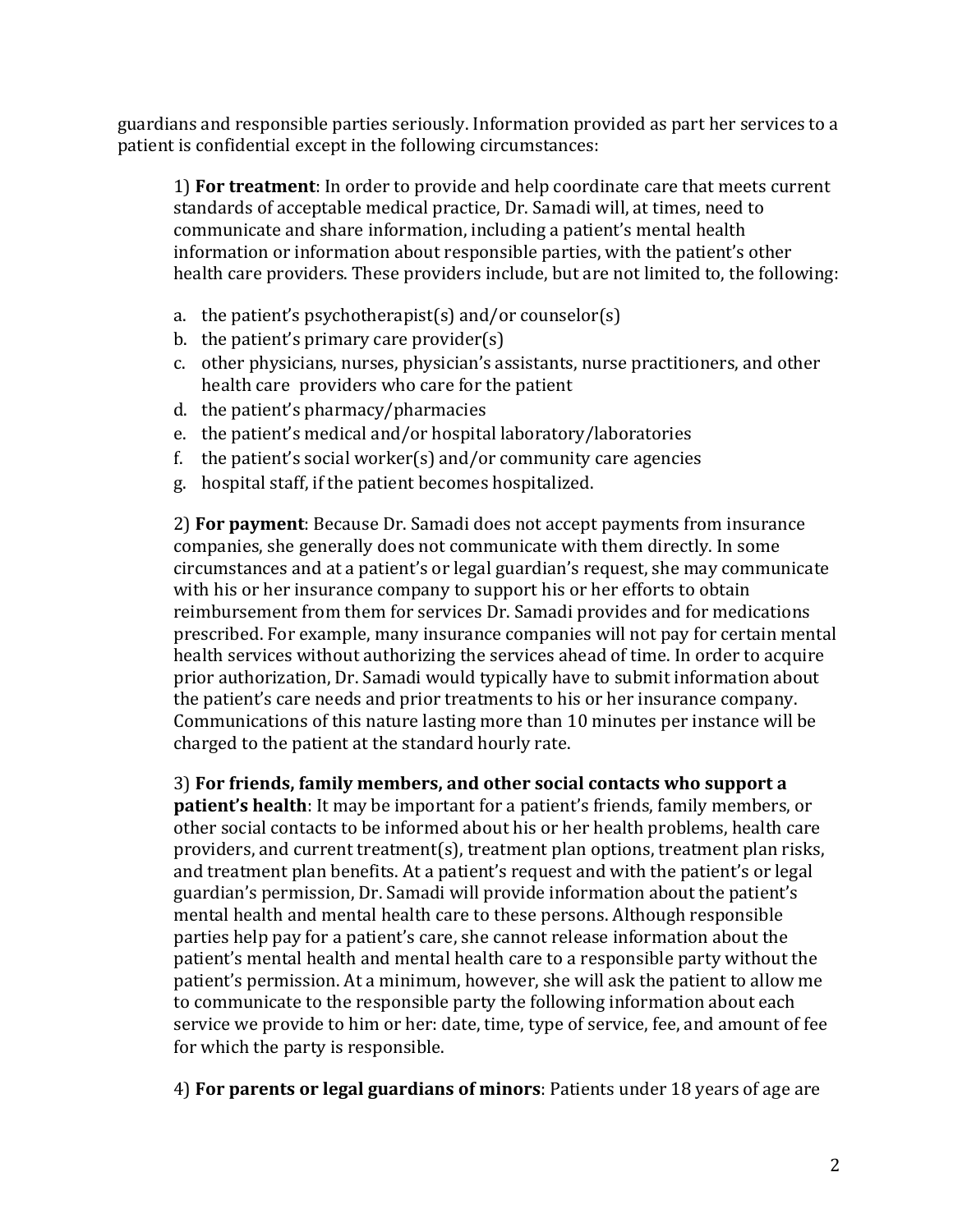not legally entitled to the same confidentiality laws that apply to adult patients. Therapy is most effective, however, when a trusting relationship exists between the patient and doctor. Dr. Samadi prioritizes the privacy of minor patients to optimize my work. While a patient's parent(s) or legal guardian(s) will be informed about a  $minor$  patient's health problems, current treatment(s), treatment plan options, treatment plan risks, and treatment plan benefits, Dr. Samadi typically does not reveal to parents or legal guardians the details of her psychotherapeutic interactions without the minor patient's permission unless necessary to do so to prevent harm (see 6 below).

5) As required by law: Local, state, and federal laws and regulations require the disclosure of private information in certain circumstances. Dr. Samadi must abide by these laws.

6) **To prevent harm**: Dr. Samadi is required by law and legal precedent to disclose private information if such disclosure will prevent or lessen a serious or imminent threat to the health or safety of a patient, another person, or the public. In such circumstances, she will generally be releasing private information to the police or another entity that is able to prevent or lessen the serious or imminent threat of harm. If she learns that a patient may seriously harm another person, she may be required by law and legal precedent to warn that person.

7) **To public health agencies**: Governmental public health agencies require physicians to release private information about patients in specific circumstances, including to prevent or to control certain infectious diseases and food-borne illnesses, to mitigate child abuse or neglect, and to mitigate elder abuse or neglect. Dr. Samadi must abide by these laws.

8) **To health oversight agencies**: As authorized or required by law, Dr. Samadi may disclose private information to governmental and other agencies responsible for the oversight, regulation, licensing, accreditation, and auditing of health care services. 

9) **For lawsuits and other legal actions**: Dr. Samadi may be required to release private information in response to lawsuits, other legal proceedings, court or administrative orders, subpoenas, warrants, summons, or other lawful processes.

10) **With patient permission**: With a patient's or legal guardian's written permission, Dr. Samadi may release the patient's mental health information to any other outside party. He or she may revoke this permission at a later time; however, she cannot retract any information that has already been released.

**Medical records vs. psychotherapy notes:** For each patient, a medical record is created that documents the services provided to that patient, including the following: dates and times for each encounter; type of services delivered; reasons for each encounter; history, examination, and diagnostic test results; risk and protective factors; assessments;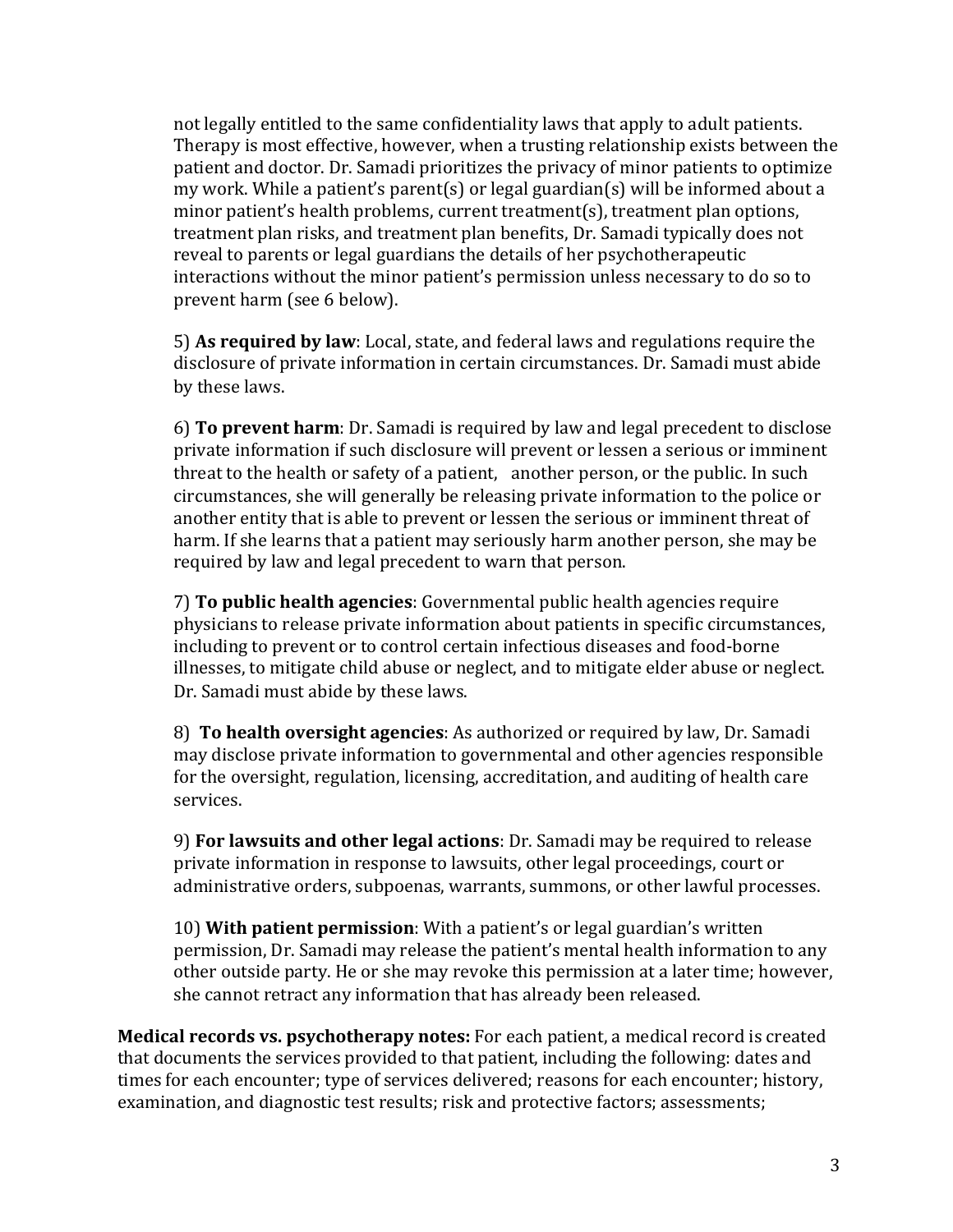diagnoses; treatment plan; treatment response; and billing and coding information (CPT and ICD coding). For individual and family psychotherapy patients, a separate set of psychotherapy notes may be created, which are used to document and analyze the psychotherapy work. In the interest of maintaining the privacy and confidentiality of psychotherapy, the privacy of these notes is protected to a greater extent than medical records. Nonetheless, Dr. Samadi may be required to release these notes in certain circumstances, including the following:

1) As required by law

2) To prevent harm to the patient, another person, or the public

3) To agencies responsible for the oversight, regulation, licensing, accreditation, and auditing of health care services.

4) In response to lawsuits, other legal proceedings, court or administrative orders, subpoenas, warrants, summons, or other lawful process.

**Medical information rights:** Although a patient's medical records are the property of Esther Samadi, M.D., the patient, legal guardian, and/or responsible parties have the following rights related to the patient's medical records:

- 1) *Right to inspect and copy:* With certain exceptions, a patient or legal guardian has the right to inspect and/or receive a copy of the patient's medical records. If the patient or legal guardian requests a copy of the patient's medical records, the patient and all other responsible parties will be charged, at the patient's doctor's standard hourly rate, for the time it takes to prepare the copies.
- 2) *Right to request an amendment or addendum*: If a patient or legal guardian believes the patient's medical records are incorrect or incomplete, he or she may ask Dr. Samadi to amend the information or create an addendum to the records. This request must be submitted in writing that is dated, timed, and signed. Dr. Samadi may choose to deny the request, particularly if the record in question was not originally created by Dr. Samadi (e.g. copies of outside medical records or diagnostic tests that have been included in the record) or if she believes the medical record to be accurate and complete.
- 3) *Right to an accounting of disclosures*: Each patient or legal guardian has the right, in certain circumstances, to have a list of the people to whom Dr. Samadi has disclosed the patient's mental health information. This request must be submitted to us in writing that is dated, timed, and signed. If a patient makes more than one such request in a 12-month period, the patient and all other responsible parties will be charged, at Dr. Samadi's standard hourly rate, for the time it takes to create the list.
- 4) *Right to request restrictions*: Although, as listed above, Dr. Samadi may release a patient's mental health information to  $(1)$  other providers,  $(2)$  payors (e.g. the patient's insurance company), and (3) friends, family, and social supports, the patient or legal guardian may request that such information not be released to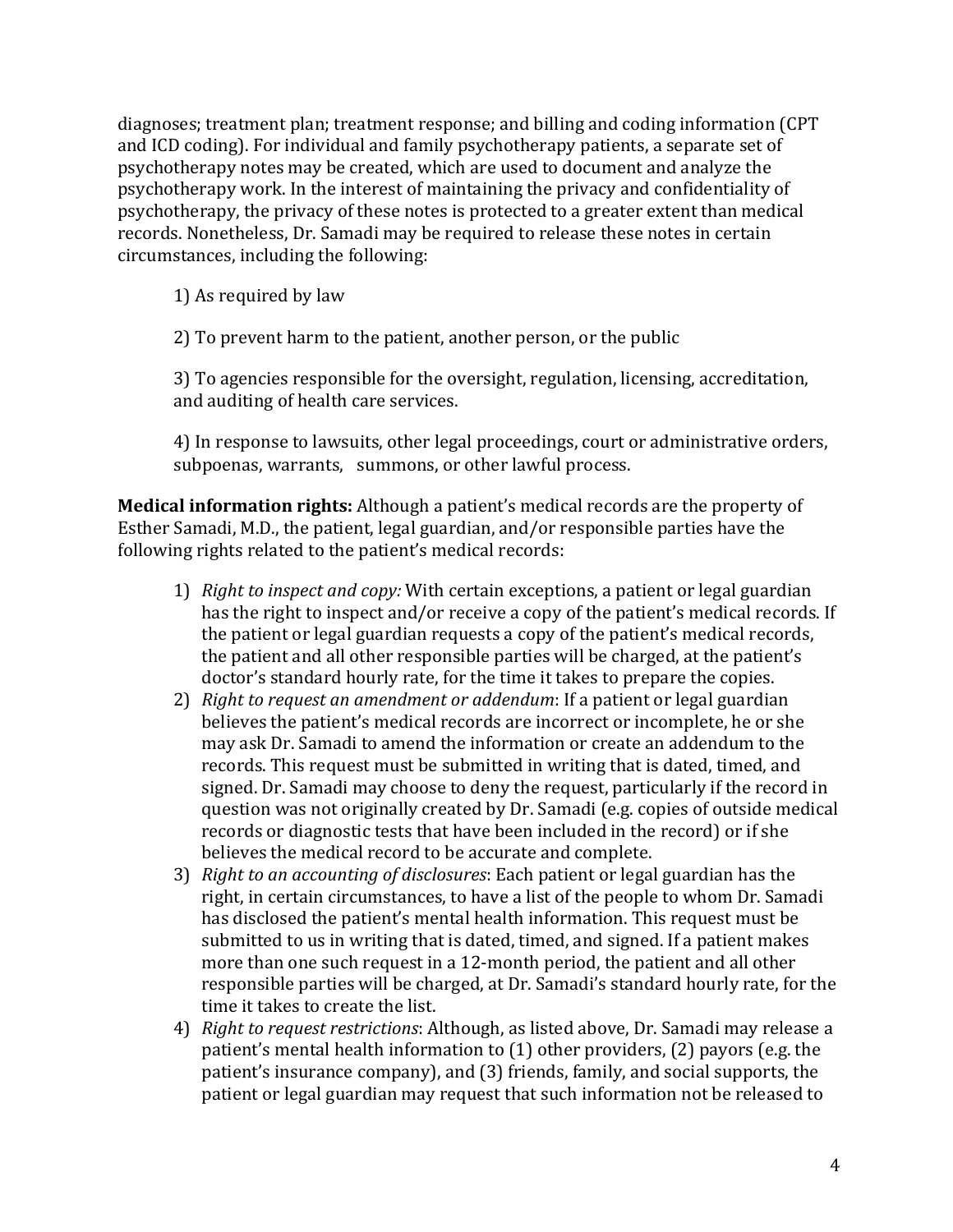specific individuals in these categories. This request must be submitted to us in writing that is dated, timed, and signed. The request must include what information he or she does not want released and to whom he or she does not want the information released. Dr. Samadi is not required to comply with such a request, particularly if the request interferes with the patient's care, the law, the patient's safety, and the safety of others.

- 5) *Right to request confidential communications*: Each patient, legal guardian, and/or responsible party has the right to request that Dr. Samadi communicate with him or her in a way that maintains his or her privacy. For example, he or she may request that voice messages only be left at certain telephone numbers, but not at others. This request must be submitted in writing that is dated, timed, and signed. Dr. Samadi will accommodate all reasonable requests.
- 6) *Right to receive a copy of this information*: Patients, legal guardians, and/or responsible parties have the right to receive a copy of this document. This request must be submitted in writing that is dated, timed, and signed.
- 7) *Professional consultation and supervision*: Dr. Samadi may receive professional consultation and supervision from colleagues with expertise relevant to the care of her patients. This may include psychotherapy supervision groups. Dr. Samadi gives each patient or legal guardian the opportunity to indicate in writing whether or not she is allowed to disclose the patient's private information for the purpose of professional consultation and supervision. There is no penalty if a patient or legal guardian refuses to allow her to disclose private information for this purpose.

**Conduct outside the office:** To protect the privacy of her patients, legal guardians, and responsible parties, Dr. Samadi will not approach or greet her patients, the patients' legal guardians, or responsible parties if she happens to see them outside the office. Please do not be offended if she applies this policy to you; this measure is simply to ensure that your privacy is not violated.

**Care of minors (under 18 years of age):** To protect the safety of Dr. Samadi's patients and their families, no minor may be left unattended in the waiting area. For patients under 18 years of age, a parent, legal guardian, or adult chaperone chosen by the parent or legal guardian must accompany the patient to the waiting area and be available in the waiting area 10 minutes prior to the expected end of the appointment. Dr. Samadi must approve any absence of the parent, guardian, or identified adult chaperone from the waiting area during the appointment time.

**Communications outside the office:** If a patient, legal guardian, or responsible party needs to reach Dr. Samadi outside of scheduled appointment times, he or she should send her an email. She will reply to the email within one business day. Texting and cell phone services should be reserved only for truly urgent matters, including the following: to avoid severe side effects from medications or withdrawal symptoms; or to prevent hospitalization. For emergent matters, particularly to prevent harm to the patient or others, 911 should be called or the patient should go to the nearest emergency department. In these circumstances, a patient or legal guardian may also try to contact Dr.